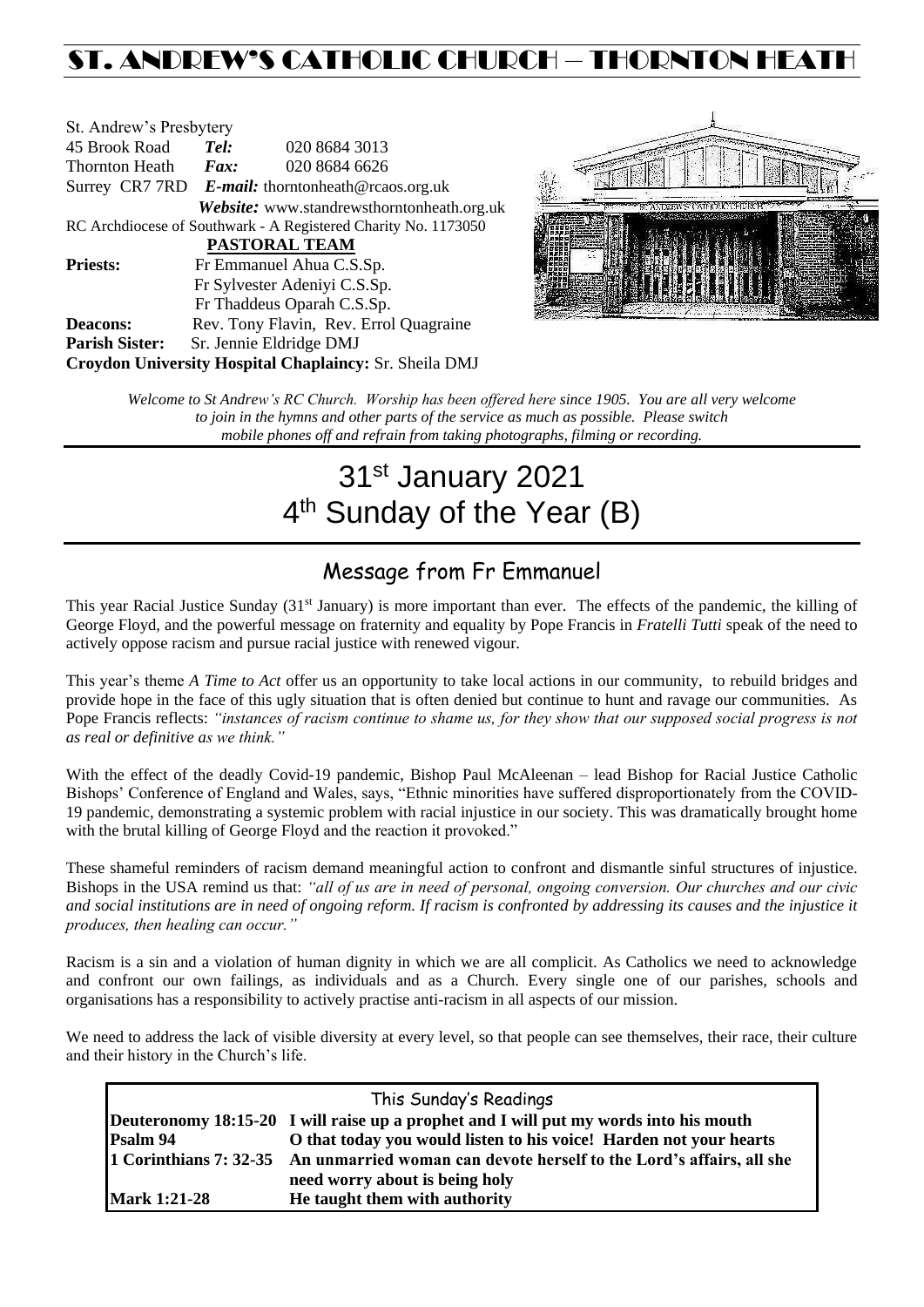| <b>Sunday 31st January</b>        |                    | 6.00pm (Saturday) First Mass of Sunday | For Our Suffering Souls Anniv               |
|-----------------------------------|--------------------|----------------------------------------|---------------------------------------------|
| $4^{th}$ Sunday of the Year       | $9.30$ am          | <b>Mass</b>                            | <b>Sr Mary Martin RIP</b>                   |
|                                   | 11.30am            | <b>Mass</b>                            | For the People of the Parish                |
|                                   | 6.00 <sub>pm</sub> | <b>Mass</b>                            | Cathy Fernandes (70 <sup>th</sup> Birthday) |
| Monday $1^{st}$ February          | $7.30$ am          | <b>Mass</b>                            | <b>Chris Noms RIP</b>                       |
|                                   | 10.00am            | Mass                                   | B.V.M.                                      |
| Tuesday 2 <sup>nd</sup> February  | 7.30am             | <b>Mass</b>                            | <b>Canon Francis Moran RIP</b>              |
| The Presentation of the           | 10.00am            | <b>Mass</b>                            | Linda & Socrates Papapetrou RIP             |
| Lord                              |                    |                                        |                                             |
| Wednesday 3rd February            | $7.30$ am          | <b>Mass</b>                            | Mary O Dell RIP (Frances Sister)            |
|                                   | 10.00am            | <b>Mass</b>                            | <b>Joel Vaz RIP</b>                         |
| Thursday 4 <sup>th</sup> February | 7.30am             | <b>Mass</b>                            | Fr Adolfo Pacheco (Sick)                    |
|                                   | 10.00am            | <b>Mass</b>                            |                                             |
| Friday $5th$ February             | $7.30$ am          | <b>Mass</b>                            |                                             |
|                                   | 10.00am            | Mass                                   | Paul Etuka RIP                              |
| Saturday 6 <sup>th</sup> February | 9.30am             | <b>Mass</b>                            | Diniz De Araujo $(80th Birthday)$           |
|                                   | $10.00 - 10.30$ am | <b>Confessions</b>                     |                                             |
|                                   | $5.00 - 5.30$ pm   | <b>Confessions</b>                     |                                             |
|                                   | 6.00 <sub>pm</sub> | <b>First Mass of Sunday</b>            |                                             |
| Sunday 7 <sup>th</sup> February   | 9.30am             | <b>Mass</b>                            | <b>Sr Mary Martin RIP</b>                   |
| $5th$ Sunday of the Year          | 11.30am            | Mass                                   | Ajibola Oyeyinka RIP Anniv                  |
|                                   | 6.00 <sub>pm</sub> | Mass                                   | For the People of the Parish                |

#### Diary for the Week

Church cleaners: this week: Judie's Crew, next week: Fifi's Group

#### St. Andrew's Parish Notices

#### **THANK YOU**

A big thank you to Ian Carlyle (Scout Group) for organising the cleaning around our parish hall, it was much appreciated.

#### **SECOND COLLECTIONS**

There will be a second collection this weekend, 31<sup>st</sup> January, for Racial Justice. This collection helps to support the work of the Catholic Church to promote racial justice in our schools, parishes and in wider society.

#### **ST DAMIEN'S GROUP**

The St Damien's group is happy to help anyone who is confined to home during this lock down period and cannot get out to collect prescriptions or shopping. We are also able to help with transport if it's needed to take anyone to have the vaccination. If you need help please phone Jane Ritchie on 07999 693052 before you make your appointment so that together a convenient date can be organised.

#### **REPOSITORY**

The Repository will be open for a short while before the start of the 11.30am Mass on Sundays only.

#### **PAYPAL DONATE BUTTON**

During this Covid period, to help parishioners donate to the Church, the Archdiocese has asked us to allow different ways in which you can make donations, hopefully to make it easier. Please find below a